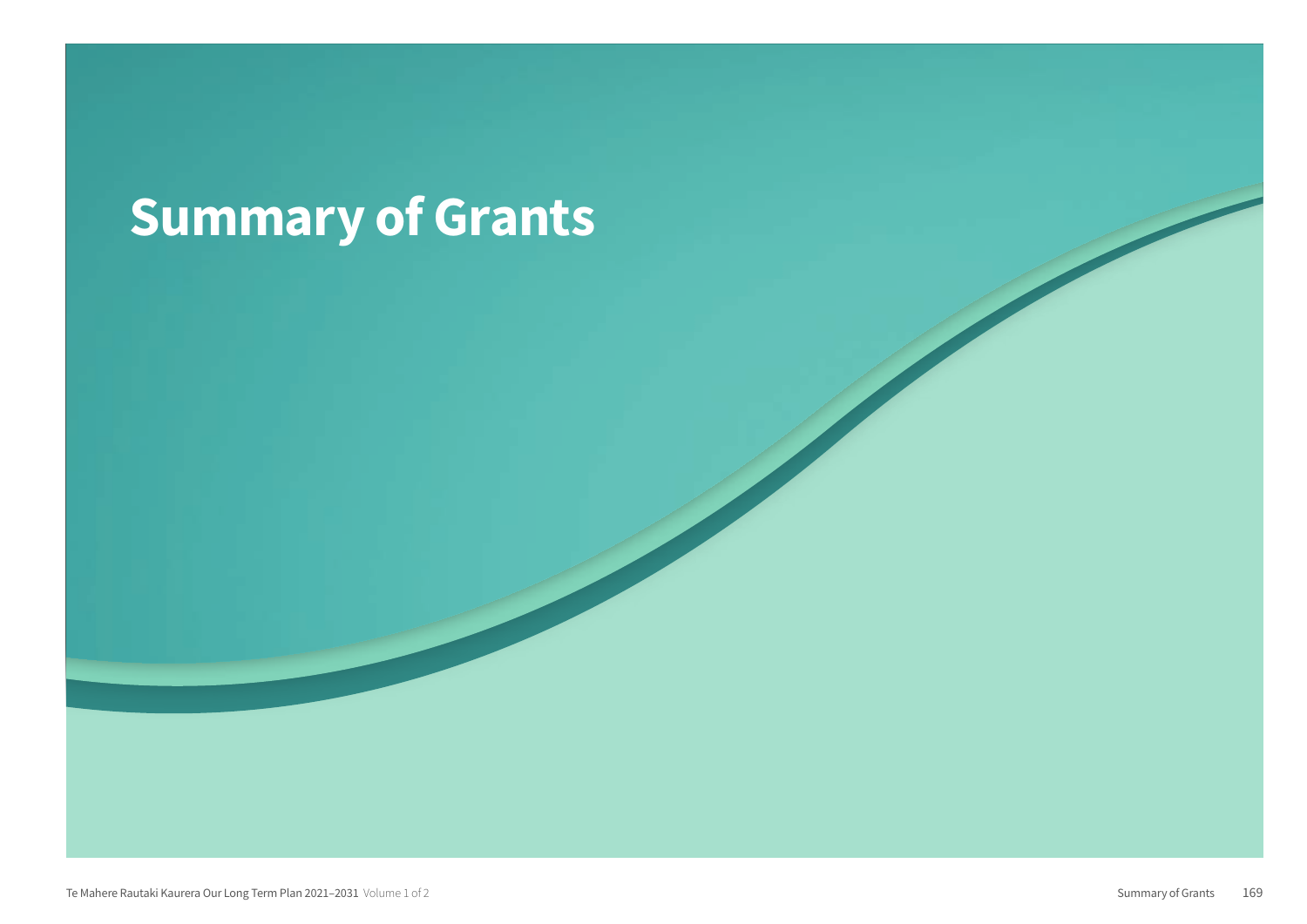## **Summary of Grants**

| Plan                               |                                               | Plan    |                          |         |         |         |         |                          |                          |                |         |
|------------------------------------|-----------------------------------------------|---------|--------------------------|---------|---------|---------|---------|--------------------------|--------------------------|----------------|---------|
| 2020/21                            |                                               | 2021/22 | 2022/23                  | 2023/24 | 2024/25 | 2025/26 | 2026/27 | 2027/28                  | 2028/29                  | 2029/30        | 2030/31 |
|                                    | \$000                                         |         |                          |         |         |         |         |                          |                          |                |         |
|                                    | <b>Rates-funded General Grants</b>            |         |                          |         |         |         |         |                          |                          |                |         |
| 7,398                              | <b>Strengthening Communities</b>              | 6,823   | 6,960                    | 7,099   | 7,241   | 7,386   | 7,533   | 7,684                    | 7,838                    | 7,994          | 8,154   |
| 2,457                              | Strengthening Communities - Rates Remissions  | 2,795   | 2,586                    | 2,682   | 2,785   | 2,895   | 3,009   | 3,130                    | 3,263                    | 3,401          | 3,542   |
| 1,219                              | Events                                        | 1,150   | 1,150                    | 1,150   | 1,150   | 1,150   | 1,150   | 1,150                    | 1,150                    | 1,150          | 1,150   |
| 200                                | <b>Biodiversity</b>                           | 400     | 400                      | 400     | 400     | 400     | 400     | 400                      | 400                      | 400            | 400     |
|                                    | Innovation and Sustainability                 | 380     | 380                      | 380     | 380     |         |         |                          |                          |                |         |
| 540                                | The Christchurch Foundation                   | 350     | 200                      |         |         |         |         |                          |                          |                |         |
| 500                                | City Placemaking                              | 342     | 342                      | 342     | 342     | 342     | 342     | 342                      | 342                      | 342            | 342     |
| 210                                | Heritage                                      | 200     | 200                      | 200     | 200     | 200     | 200     | 200                      | 200                      | 200            | 200     |
|                                    | EV Charging                                   | 200     | 200                      | 200     | $\sim$  |         |         |                          |                          | ÷,             |         |
|                                    | Accessibility Working Group seed funding      | 100     | $\overline{\phantom{a}}$ |         |         |         |         |                          |                          | ÷.             |         |
|                                    | Enviroschools                                 | 75      | 75                       | 75      | 75      | 75      | 75      | 75                       | 75                       | 75             | 75      |
|                                    | Pest Free Banks Peninsula                     | 60      | 60                       | 60      | ÷.      |         |         |                          | $\sim$                   | ÷.             |         |
|                                    | Akaroa Community Health Trust                 |         | 880                      | $\sim$  | ÷,      |         |         | $\overline{\phantom{a}}$ | $\overline{\phantom{a}}$ | ÷,             |         |
|                                    | Rod Donald Trust                              |         |                          | 100     | 100     | 100     | 100     | 100                      | 100                      | 100            | 100     |
| $\sim$                             | Christchurch Cathedral                        |         | $\overline{a}$           | $\sim$  | 10,000  |         |         |                          |                          | $\overline{a}$ |         |
| 350                                | Land Use of Christchurch Red Zones            |         |                          |         |         |         |         |                          |                          |                |         |
| 350                                | Governors Bay Restoration Trust               |         |                          |         |         |         |         |                          |                          |                |         |
| 548                                | <b>Other Specific Grants</b>                  | 610     | 610                      | 610     | 610     | 610     | 610     | 610                      | 610                      | 610            | 610     |
| 13,772                             | <b>Total General Grants</b>                   | 13,485  | 14,043                   | 13,298  | 23,283  | 13,158  | 13,419  | 13,691                   | 13,978                   | 14,272         | 14,573  |
|                                    |                                               |         |                          |         |         |         |         |                          |                          |                |         |
|                                    | <b>Economic Development Grants</b>            |         |                          |         |         |         |         |                          |                          |                |         |
| 7,949                              | Christchurch NZ                               | 13,571  | 13,571                   | 13,571  | 13,571  | 13,571  | 13,571  | 13,571                   | 13,571                   | 13,571         | 13,571  |
| 2,500                              | Venues Ōtautahi Ltd (formally Vbase)          | 4,300   | 4,300                    | 4,300   | 4,300   | 3,300   | 3,300   | 3,300                    | 3,300                    | 3,300          | 3,300   |
| 260                                | Antarctic Office                              | 248     | 248                      | 248     | 248     | 248     | 248     | 248                      | 248                      | 248            | 248     |
|                                    | Central City Business Association             | 150     | 180                      | 210     | 240     | 270     | 300     | 330                      | 360                      | 390            | 400     |
| 75                                 | <b>International Relations</b>                | 71      | 71                       | 71      | 71      | 71      | 71      | 71                       | 71                       | 71             | 71      |
| 10,784                             | <b>Total Economic Development Grants</b>      | 18,340  | 18,370                   | 18,400  | 18,430  | 17,460  | 17,490  | 17,520                   | 17,550                   | 17,580         | 17,590  |
|                                    |                                               |         |                          |         |         |         |         |                          |                          |                |         |
|                                    | <b>Statutory Grants</b>                       |         |                          |         |         |         |         |                          |                          |                |         |
| 8,305                              | Canterbury Museum Trust Board                 | 8,305   | 8,721                    | 9,157   | 9,367   | 9,592   | 9,822   | 10,068                   | 10,340                   | 10,619         | 10,895  |
| 460                                | <b>Riccarton Bush Trust</b>                   | 457     | 363                      | 375     | 379     | 388     | 403     | 408                      | 419                      | 430            | 441     |
| 8,765                              | <b>Total Statutory Grants</b>                 | 8,762   | 9,084                    | 9,532   | 9,746   | 9,980   | 10,225  | 10,476                   | 10,759                   | 11,049         | 11,336  |
|                                    |                                               |         |                          |         |         |         |         |                          |                          |                |         |
| 33,321                             | <b>Total Rates-funded Grants</b>              | 40,587  | 41,497                   | 41,230  | 51,459  | 40,598  | 41,134  | 41,687                   | 42,287                   | 42,901         | 43,499  |
|                                    |                                               |         |                          |         |         |         |         |                          |                          |                |         |
|                                    | <b>Capital Endowment Fund Grants</b>          |         |                          |         |         |         |         |                          |                          |                |         |
| 939                                | Christchurch NZ - Economic Development        | 939     | 939                      | 939     | 939     | 939     | 939     | 939                      | 939                      | 939            | 939     |
| 900                                | Christchurch NZ - Events                      | 600     | 600                      | 600     | 600     | 600     | 600     | 600                      | 600                      | 600            | 600     |
| $\overline{\phantom{a}}$<br>$\sim$ | Park Rangers (x3) and Support                 | 390     | 390                      | 390     |         |         |         |                          |                          |                |         |
|                                    | Environmental/Climate Change Partnership fund | 350     | 350                      | 350     |         |         |         |                          |                          | ٠              | $\sim$  |
|                                    | Community Partnership Fund                    |         | 350                      | 350     |         |         |         |                          |                          |                |         |
|                                    | Papatipu Rūnanga Partnership Worker           | 85      | 85                       | 85      |         |         |         |                          |                          |                |         |
|                                    | Future of Ferrymead                           | 40      |                          |         |         |         |         |                          |                          |                |         |
| 500                                | Multicultural Recreation and Community Centre |         |                          |         |         |         |         |                          |                          |                |         |
| 400                                | Innovation and Sustainability                 |         |                          |         |         |         |         |                          |                          |                |         |
| 85                                 | <b>Build Back Smarter Partnership</b>         |         |                          |         |         |         |         |                          |                          |                |         |
| 50                                 | EnviroSchools                                 |         |                          |         |         |         |         |                          |                          |                |         |
| 303                                | <b>Unallocated Grant Funding</b>              | 728     | 522                      | 626     | 1,822   | 1,801   | 1,822   | 1,822                    | 1,957                    | 2,228          | 2,228   |
| 3,177                              | <b>Total Capital Endowment Fund Grants</b>    | 3.132   | 3,236                    | 3.340   | 3,361   | 3,340   | 3,361   | 3,361                    | 3,496                    | 3.767          | 3,767   |